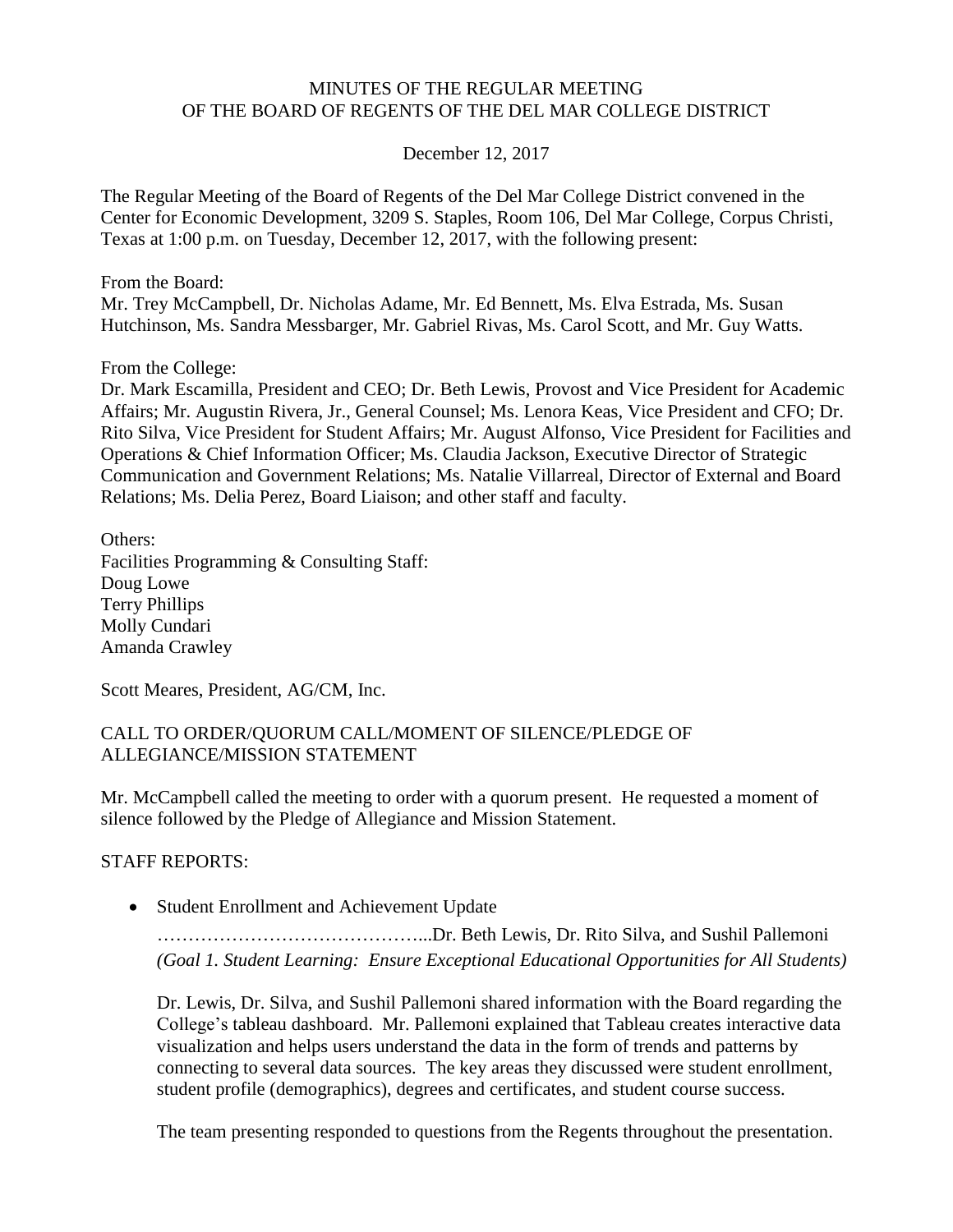Dr. Escamilla thanked Mr. Pallemoni and informed the Board that they will have further updates and information to Tableau in the Spring.

See included Enrollment [Presentation.](http://www.delmar.edu/WorkArea/DownloadAsset.aspx?id=2147486227)

● Over the Edge Update……………………………………………………………Ms. Mary McQueen *(Goal 5. Advocacy: Utilize Technology to Enhance Academic and Institutional Services and Processes)*

Ms. McQueen reported on the Over the Edge fundraiser held in October. There were 26 rappellers, with \$92,200 raised which includes in kind, with \$45,835 net. The money raised will go towards student scholarships. She thanked the participants and sponsors and they are excited about next year's event.

• Review of Health Plan-ERS HealthSelect and Changes Effective 9/1/17

…………………………………………………………………..…Ms. Tammy McDonald

*(Goal 3: Professional Initiatives: Provide Innovative, Relevant, and Meaningful Opportunities)*

Dr. Escamilla reported that there have been some effects from the change in medical health providers in the way of insurance that they had not anticipated. There have been serious changes affecting many of the employees. They have gone to great lengths to figure out what the situation is because it is having a dramatic effect with the level of medical service in the way of doctors being available to employees.

Ms. McDonald reviewed the ERS Health Select Medical Plan and changes that went into effect September 1, 2017. The College participates in group benefits through the Employer Retirement System of Texas. Ms. McDonald stated that two main changes to the Plan are: decrease of Primary Care Physicians and Specialists that are on the new Network List in our area, and employees have experienced delay in service and denial of service; and free standing emergency rooms (one not associated with a hospital) are out of network and the cost will be a significant amount more out of pocket. Ms. McDonald discussed next steps.

Dr. Escamilla and Ms. McDonald responded to questions from the Regents.

 Update: Associate in Science Degree in Chemistry with a Concentration in Chemical Engineering to become an Associate in Science in Chemical Engineering

\_\_\_\_\_\_\_\_\_\_\_\_\_\_\_\_\_\_\_\_\_\_\_\_\_\_\_\_\_\_\_\_\_\_\_\_\_\_\_\_\_\_\_\_\_\_\_\_\_\_\_\_\_\_\_\_\_\_\_\_\_\_\_\_\_\_\_\_\_\_\_\_\_\_\_\_\_\_

……………………………………………………………………………...Dr. Beth Lewis *(Goal 1. Student Learning: Ensure Exceptional Educational Opportunities for All Students)*

Dr. Lewis reported that the College has offered an Associate in Science Degree in Chemistry with an emphasis in Chemical Engineering for many years and students have successfully transferred to Texas A&M Kingsville, University of Houston and University of Texas with this degree but recently the Texas Higher Education Coordinating Board issued a field of study curriculum in chemical engineering so the College is modifying the degree to become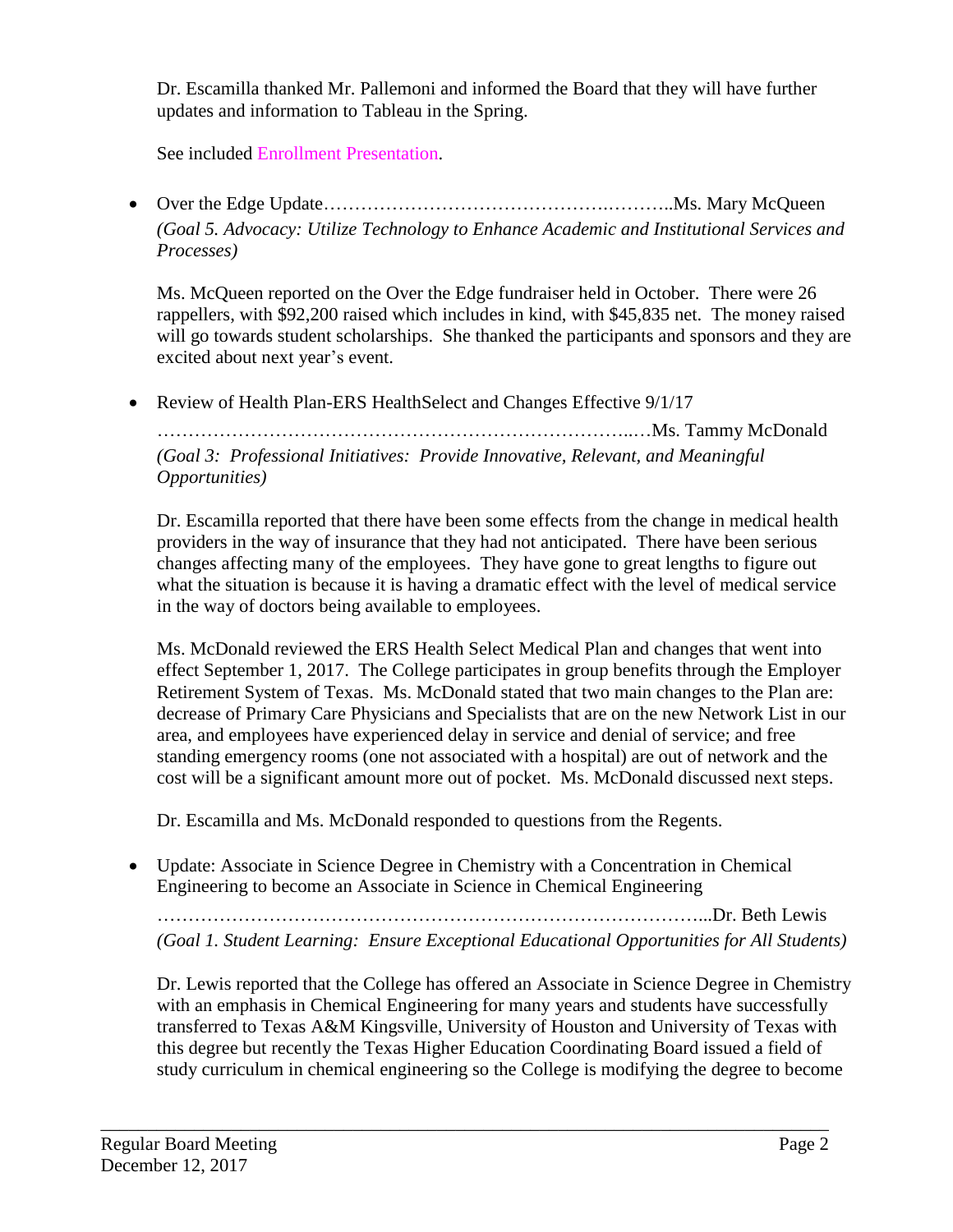an Associate in Science in Chemical Engineering. Texas A&M Kingsville has an articulation agreement with Del Mar College to accept all the courses into their BS degree and Texas A&M Corpus is applying for a Chemical Engineering Degree and will accept all of our courses in the degree and this change will go into effect in the Fall of 2018

COLLEGE PRESIDENT'S REPORT…………………………………...……Dr. Mark Escamilla

• December 14, 2017: Season Celebration *(Goal 3: Professional Initiatives: Provide Innovative, Relevant, and Meaningful Opportunities)*

Dr. Escamilla invited the Boards and College community to attend the Season Celebration on Thursday, December 14 at 10:00 a.m. at ET 124.

• December 15, 2017: Graduation *(Goal 1. Student Learning: Ensure Exceptional Educational Opportunities for All Students)*

Dr. Escamilla announced that the Graduation speaker on December 15th will be Chairman of Higher Education, J. M. Lozano.

## REGENT'S REPORTS

 THECB Leadership Conference, November 30 – December 1, 2017 *(Goal 3: Professional Initiatives: Provide Innovative, Relevant, and Meaningful Opportunities)*

Several of the Regents along with Dr. Kristina Wilson and Natalie Villarreal attended the Texas Higher Education Leadership Conference on November 30<sup>th</sup> through December 1<sup>st</sup>.

Regents Messbarger and Estrada provided highlights of the conference.

PENDING BUSINESS: Status Report on Requested Information *(Goal 5 – Advocacy: Advance the College Mission Through Effective Governance and Positioning)*

## CONSENT AGENDA

## Notice to the Public

*The following items are of a routine or administrative nature. The Board of Regents has been furnished with background and support material on each item, and/or it has been discussed at a previous meeting. All items will be acted upon by one vote without being discussed separately unless requested by a Board member or a citizen, in which event the item(s) will immediately be withdrawn for individual consideration in their normal sequence after the items not requiring separate discussion have been acted upon. The remaining items will be adopted by one vote.*

\_\_\_\_\_\_\_\_\_\_\_\_\_\_\_\_\_\_\_\_\_\_\_\_\_\_\_\_\_\_\_\_\_\_\_\_\_\_\_\_\_\_\_\_\_\_\_\_\_\_\_\_\_\_\_\_\_\_\_\_\_\_\_\_\_\_\_\_\_\_\_\_\_\_\_\_\_\_

## CONSENT MOTIONS: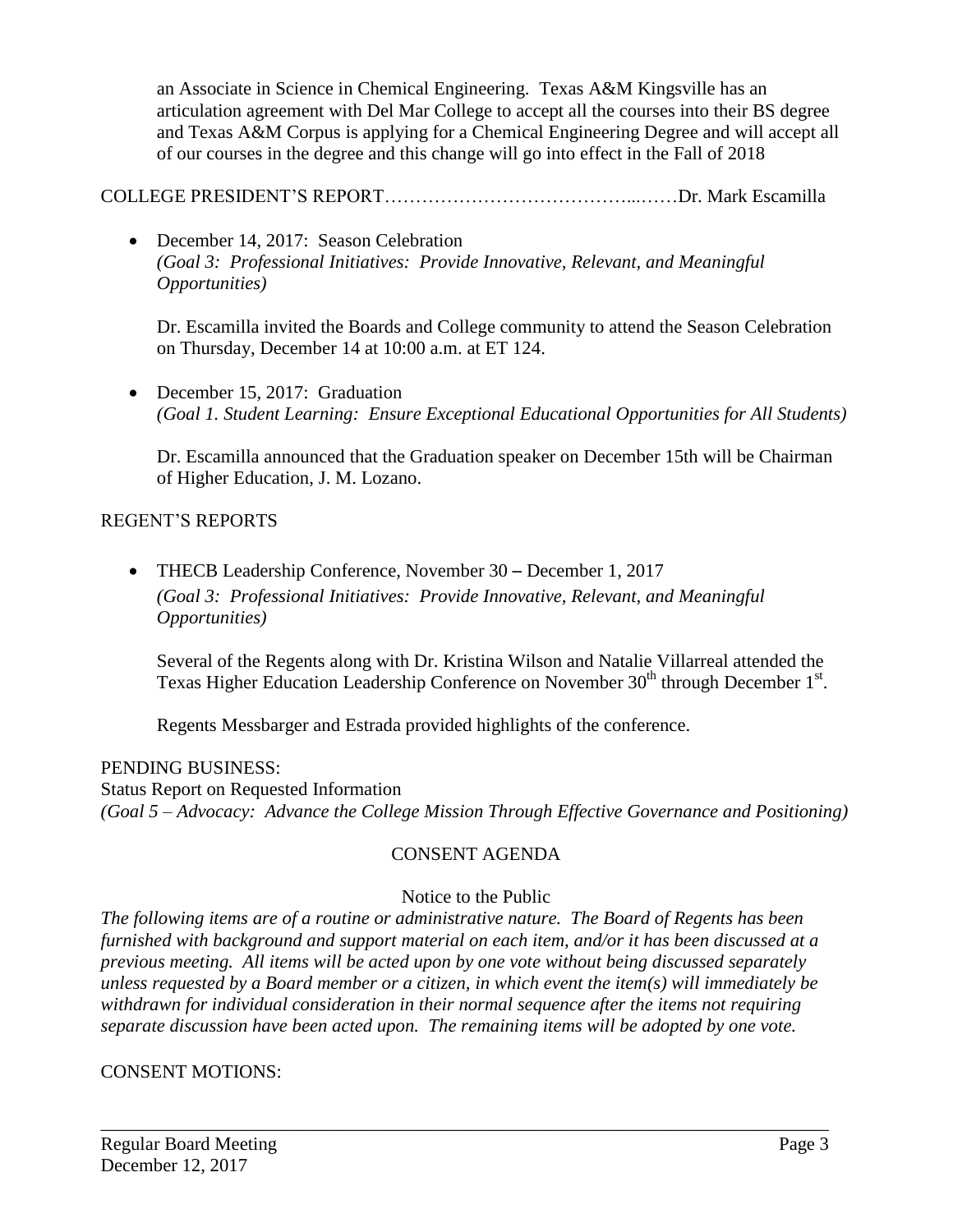#### *(At this point the Board will vote on all motions not removed for individual consideration.)*

## ITEMS FOR DISCUSSION AND POSSIBLE ACTION:

- 1. Approval of Minutes: Regular Board Meeting, October 10, 2017 *(Goal 5. Advocacy: Advance the College Mission Through Effective Governance and Positioning)*
- 2. Acceptance of Investments for November 2017 *(Goal 7. Resources: Ensure Strong Financial and Operational Capacity)*
- 3. Acceptance of Financial Statement for October 2017 *(Goal 7. Resources: Ensure Strong Financial and Operational Capacity)*

Mr. Rivas made a motion to approve the consent agenda items. Ms. Estrada seconded the motion. There was no further discussion from the Board. There were no public comments. A voice vote was taken and the motion carried unanimously, 8-0, amongst Regents present, with Regents McCampbell, Adame, Bennett, Estrada, Hutchinson, Messbarger, Rivas, and Watts in favor.

# REGULAR AGENDA

4a. Discussion and possible action related to review and adoption of updated Tax Abatement Guidelines and Criteria, including overview of prior tax abatements ………………….…………………………Mr. Mike Culbertson/Mr. Augustin Rivera, Jr. *(Goal 7. Resources: Ensure Strong Financial and Operational Capacity)*

Mr. Rivera stated that Mr. Culbertson was present to address any questions related to the updated guidelines for the Board's consideration and approval as well as the specific Application for Tax Abatement received by the College.

Mr. Culbertson provided a short history of DMC tax abatements and gave information relating to how CCREDC handles tax abatement process. He explained that tax abatements are to incentivize companies to come and locate here and once they are here they are in the College's tax base the entire time. CCREDC will run reports on the principals, they want to make sure that people that come to them have a real project, have a good track record, and if they are able to actually do the work. They will do an economic impact model to check if the incentive given is less than the money they will get back in the 5 year payback. After the tax abatement is approved by the taxing entities Mr. Culbertson will check a year later to verify they are on track with the agreement, he will go through their financials, and he will check with the companies they contracted with, inquiring about what they were paid. He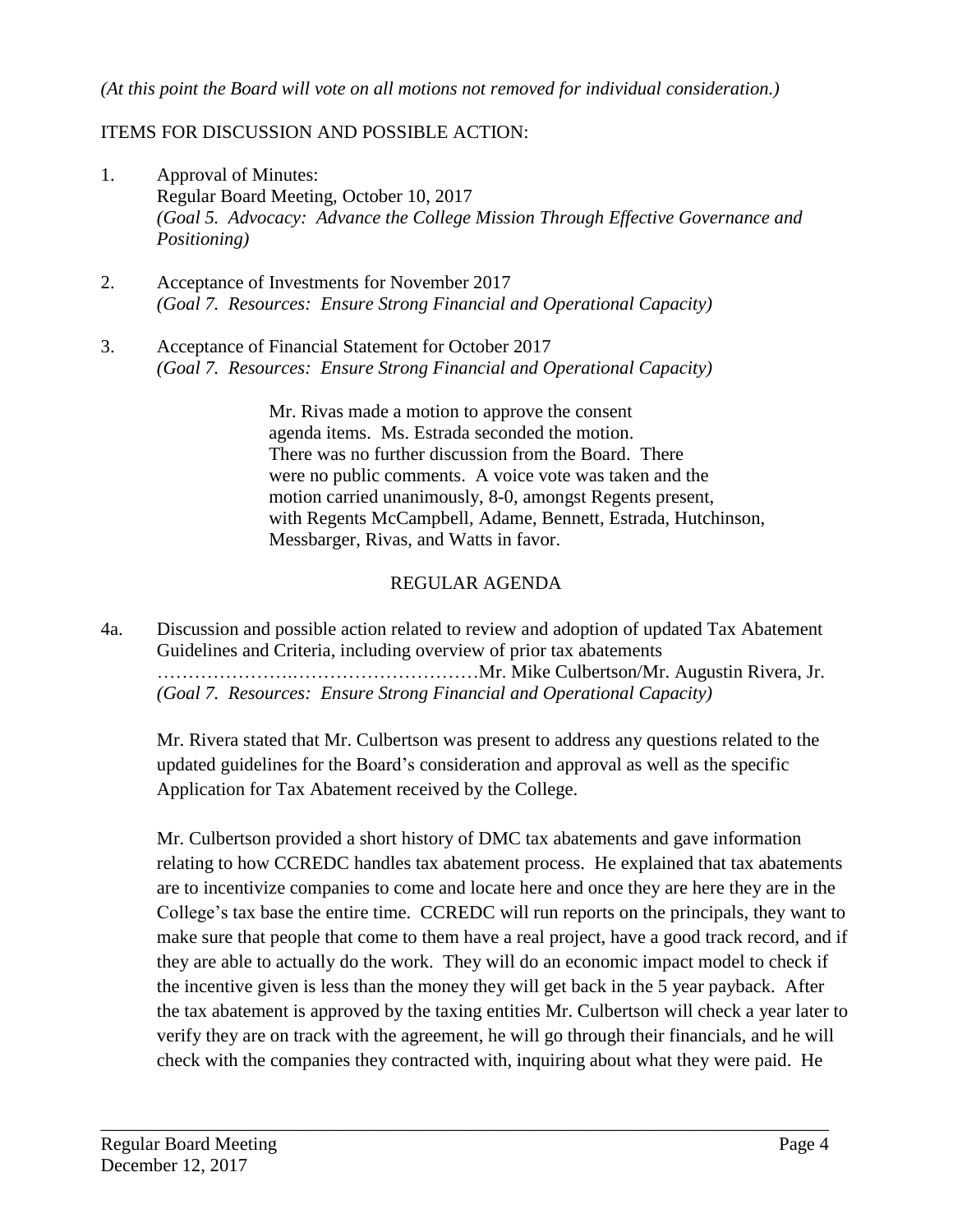handles the compliance for Del Mar College, Nueces County, San Patricio County, the City of Corpus Christi, and the Type A Board of Corpus Christi.

The College has had six tax abatements:

- o Topaz Power, two CPL plants, they had to invest \$670M and by the time they were finished they invested \$900M. They had a requirement to maintain a certain level of value and one year they did not maintain the level of value and CCREDC recovered the money for the College (\$37,000);
- o M&G Resins: They are in bankruptcy.
- o Castleton has a tax abatement but never did anything, and that abatement is over;
- o Cheniere Docks: He will do the first compliance on them.
- o Voestalpine Docks: For this tax year, they finished their docks and said they would invest \$56.7M and they invested \$67M

The tax abatement policy the College has is the same as Nueces and San Patricio Counties. The guidelines are even and collaborative throughout the taxing entities.

Mr. Culbertson responded to questions from the Regents.

Mr. Rivas made a motion to approve the agenda item. Ms. Estrada seconded the motion. There was no further discussion from the Board. There were no public comments. A voice vote was taken and the motion carried unanimously, 9-0, with Regents McCampbell, Adame, Bennett, Estrada, Hutchinson, Messbarger, Rivas, Scott and Watts in favor.

4b. Discussion and possible action related to Application for Tax Abatement of EPIC Y-Grade Logistics, LP and proposed Tax Abatement Agreement …………………………………………….Mr. Mike Culbertson/Mr. Augustin Rivera, Jr. *(Goal 7. Resources: Ensure Strong Financial and Operational Capacity)*

\_\_\_\_\_\_\_\_\_\_\_\_\_\_\_\_\_\_\_\_\_\_\_\_\_\_\_\_\_\_\_\_\_\_\_\_\_\_\_\_\_\_\_\_\_\_\_\_\_\_\_\_\_\_\_\_\_\_\_\_\_\_\_\_\_\_\_\_\_\_\_\_\_\_\_\_\_\_

Mr. Culbertson stated that EPIC (Eagleford Premium Ingleside Corpus Christi) is a pipeline in New Mexico and comes all the way to Corpus Christi. They are asking to incentivize them to locate in the Del Mar College District. They will increase the value by \$200M and have a minimum of 10 jobs. The company has the money to complete the project and they will have an 18 month construction. Nueces County approved this abatement last week and now they are asking if Del Mar College will approve this abatement.

Mr. Culbertson responded to questions from the Regents.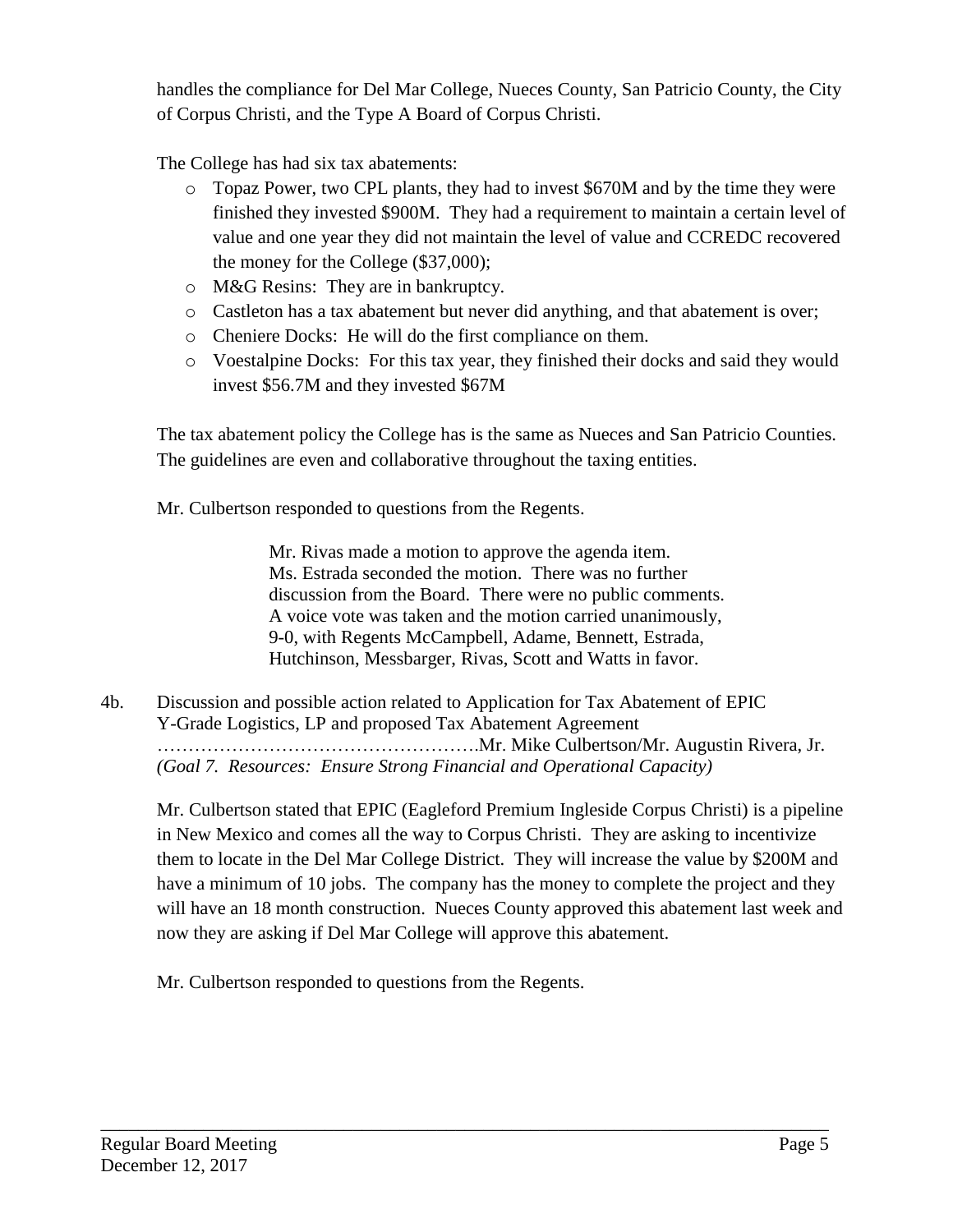Ms. Scott made a motion to accept the application for tax abatement for EPIC Y-Grade Logistics, LP. Ms. Hutchinson seconded the motion. There was no further discussion from the Board. There were no public comments. A roll-call vote was taken and the motion carried 7-2, with Regents McCampbell, Adame, Estrada, Hutchinson, Messbarger, Rivas, and Scott in favor, Regents Bennett and Watts were opposed.

5. Discussion and possible action regarding the College's Comprehensive Annual Financial Report (CAFR) for the fiscal year ending August 31, 2017………..….…Ms. Brigid Cook *(Goal 7. Resources: Ensure Strong Financial and Operational Capacity)*

Ms. Brigid Cook presented a brief overview of the College's Comprehensive Annual Financial Report (CAFR) for the fiscal year ending August 31, 2017. See included [Comprehensive](http://www.delmar.edu/WorkArea/DownloadAsset.aspx?id=2147486228) Annual Financial Report.

They had an unmodified opinion which means that the financial statements are fairly presented and all material respects in accordance with GAP and the governmental auditing standards. In addition they do part of the single audit which is the federal and state awards, and there are three reports, the first one being Internal Control Over Financial Reporting and there were no material weaknesses identified. Under "Other Matters" they did have a compliance issue pertaining to a federal grant.

Ms. Keas thanked Ms. Cook and her staff, as well as the College's staff, including John Johnson, Dr. Catherine West, their staff and Sushil Pallemoni and the Institutional Research staff. This will be the  $7<sup>th</sup>$  Certified Annual Financial Report the College will submit to GFOA.

Dr. Escamilla thanked the staff and every year at this time it is extensive work. It is the College's  $7<sup>th</sup>$  year and not all community colleges produce a CAFR but this is a way of doing business that presents the College's information in the most transparent, up front manner.

> Mr. Rivas made a motion to accept the audit report. Ms. Scott seconded the motion. There was no further discussion from the Board. There were no public comments. A voice vote was taken and the motion carried unanimously, 9-0, with Regents McCampbell, Adame, Bennett, Estrada, Hutchinson, Messbarger, Rivas, Scott and Watts in favor.

6. Discussion and possible action related to authorizing the administration to adopt new Board Vision and Campus Design Guidelines in the Request for Qualifications (RFQ)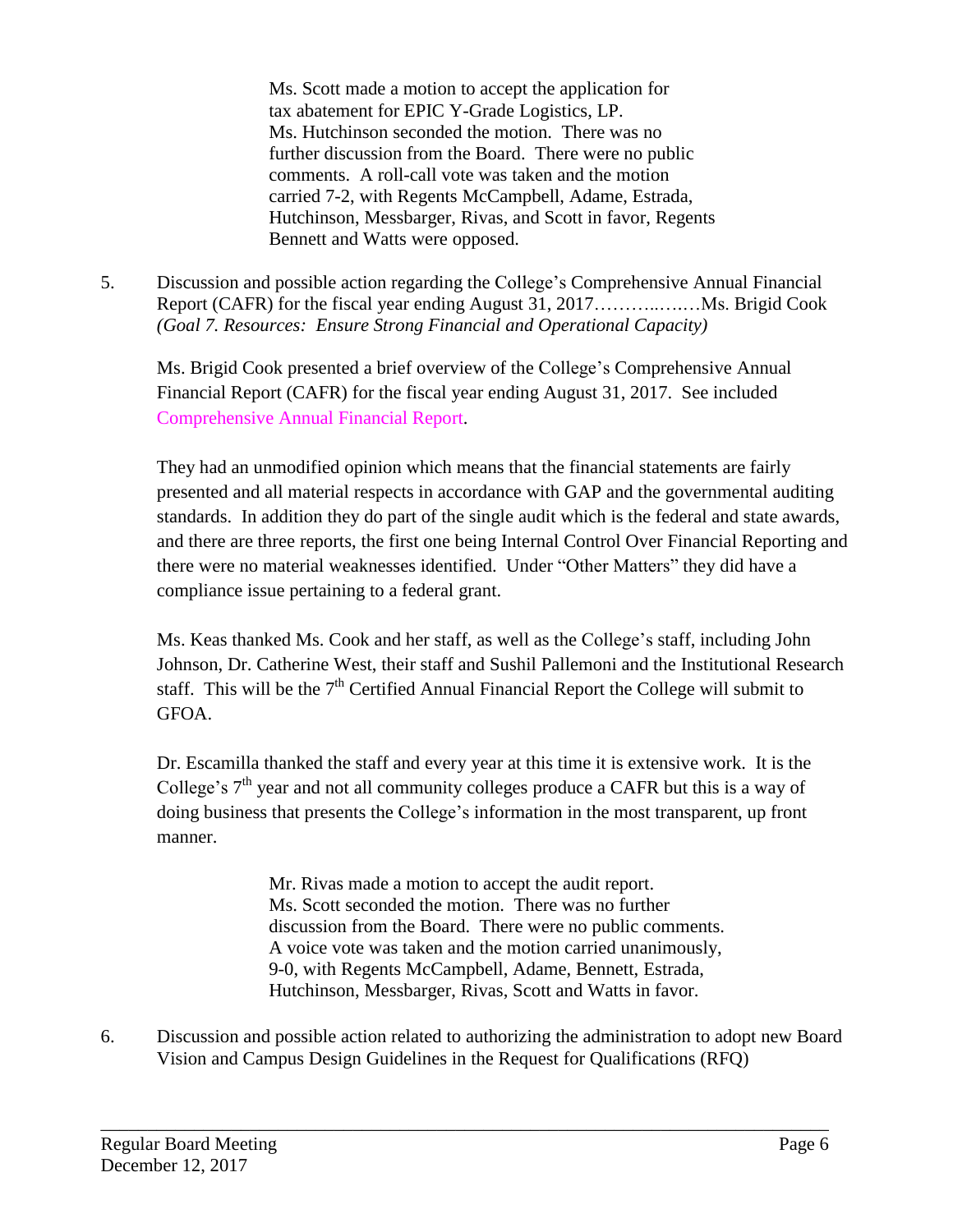for the solicitation of Architectural/Engineering (A/E) consulting services for the South Side Campus Phase 1A Project…………..……………………...……Mr. August Alfonso *(Goal 1. Student Learning Success: Ensure Exceptional Educational Opportunities for All Students and Goal 7. Resources: Ensure Strong Financial and Operational Capacity)*

Mr. Lowe's presentation was a summary of the feedback received in the morning's Workshop. They summarized the information into a number of campus themes and also summarized the vision/value statements for the South Side Campus Project. See included [Presentation.](http://www.delmar.edu/WorkArea/DownloadAsset.aspx?id=2147486225)

Mr. Lowe responded to questions from the Regents.

The Regents provided their input and were given an opportunity to ask questions.

Dr. Escamilla stated that if he were a firm looking at this information just knowing that the Board of Regents came together and went through this exercise and produced this will make a bold statement.

> Ms. Hutchinson made a motion to accept this agenda item. Ms. Messbarger seconded the motion. There was no further discussion from the Board. There were no public comments. A roll-call vote was taken and the motion carried unanimously, 9-0, with Regents McCampbell, Adame, Bennett, Estrada, Hutchinson, Messbarger, Rivas, Scott and Watts in favor.

The Board Chair reordered the meeting (with no objection) as follows:

GENERAL PUBLIC COMMENTS (Non-Agenda Items) – 3-minute time limit

Mr. Jack Gordy: General public comment regarding tax dollars and attorney fees.

Mr. Watts left prior to Closed Session.

- 8. CLOSED SESSION pursuant to:
- A. **TEX. GOV'T CODE § 551.071**: (Consultation with legal counsel), regarding pending or contemplated litigation or claims (including Cause No. 2012-CCV-61123-2 Bruce Olson vs. Del Mar College and other pending legal matters), or a settlement offer; and, the seeking of legal advice from counsel on pending or contemplated legal matters or claims;
- B. **TEX. GOV'T CODE § 552.139 (a) and (b)**: (Government information related to security or infrastructure issues for computers), regarding information related to computer network security, to restricted information under Section 2059.055, or to the design, operation, or defense of a computer network; and, information deemed confidential under Section 552.139 (b)(1) and (2), with possible discussion and action in open session;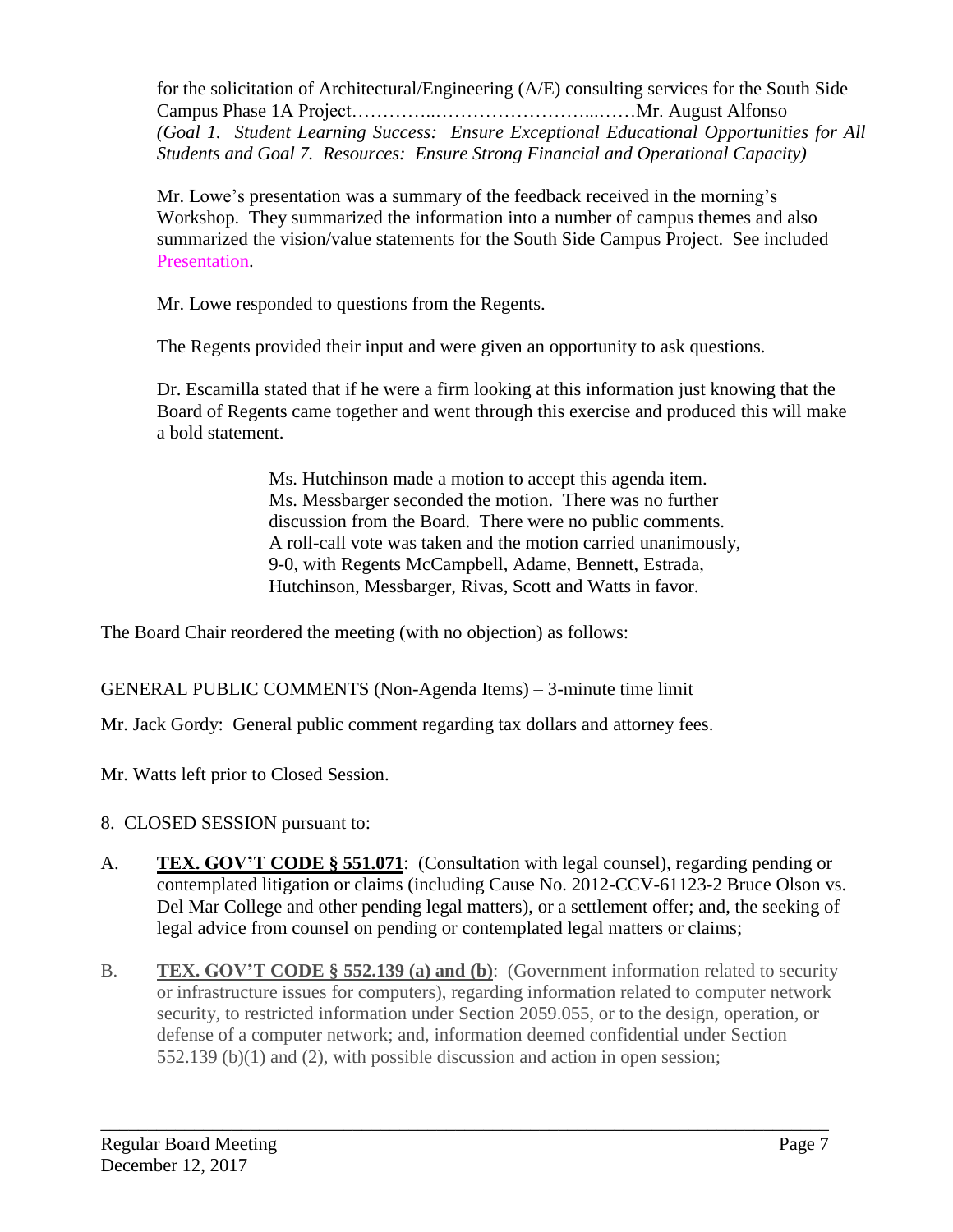- C. **TEX. GOV'T CODE § 551.072**: (Real Property Deliberation), regarding the purchase, exchange, lease, or value of real property;
- D. **TEX. GOV'T CODE § 551.074(a)(1)**: (Personnel Matters), regarding the employment, evaluation, reassignment, duties, discipline, or dismissal of a public officer or employee, including personnel update; review of Regent's Duties, Responsibilities and Statement of Ethics; and, potential Board action for violation of Regent's Duties and Responsibilities, with possible discussion and action in open session; and,
- E. **TEX. GOV'T CODE § 551.087**: (Deliberation Regarding Economic Development), regarding the discussion or deliberation of information and/or an offer of a financial or other incentive received from a business prospect engaged in economic development negotiations with Del Mar College, with possible discussion and action in open session.

The Board went into Closed Session at 3:36 p.m.

The Board reconvened in Open Session at 4:53 p.m.

7. Discussion and possible action related to proposed Board Letter to Regent Watts addressing ethical and legal concerns related to recent emails…...Mr. Augustin Rivera, Jr. *(Goal 5. Advocacy: Advance the College Mission Through Effective Governance and Positioning)*

> Ms. Hutchinson stated that at the last Board meeting the Board voted to instruct legal counsel to prepare a letter to Regent Guy Watts addressing legal and ethical issues relating to his emails. Ms. Hutchinson moved that the Board approve sending the following letter:

> > December 12, 2017

Regent Guy L. Watts Corpus Christi, Texas

Dear Regent Watts,

At last month's meeting, we, the Board of Regents of the Del Mar College District, collectively voted to prepare this letter to you to address our serious concerns with numerous emails you sent to the rest of the Board, as well as other individuals, between November 6th and 11th, 2017. The specific emails are attached to this letter.

We have two main concerns: (1) Your continued and deliberate practice of sending emails discussing college business to more than a quorum of the Board outside a posted meeting; and, (2)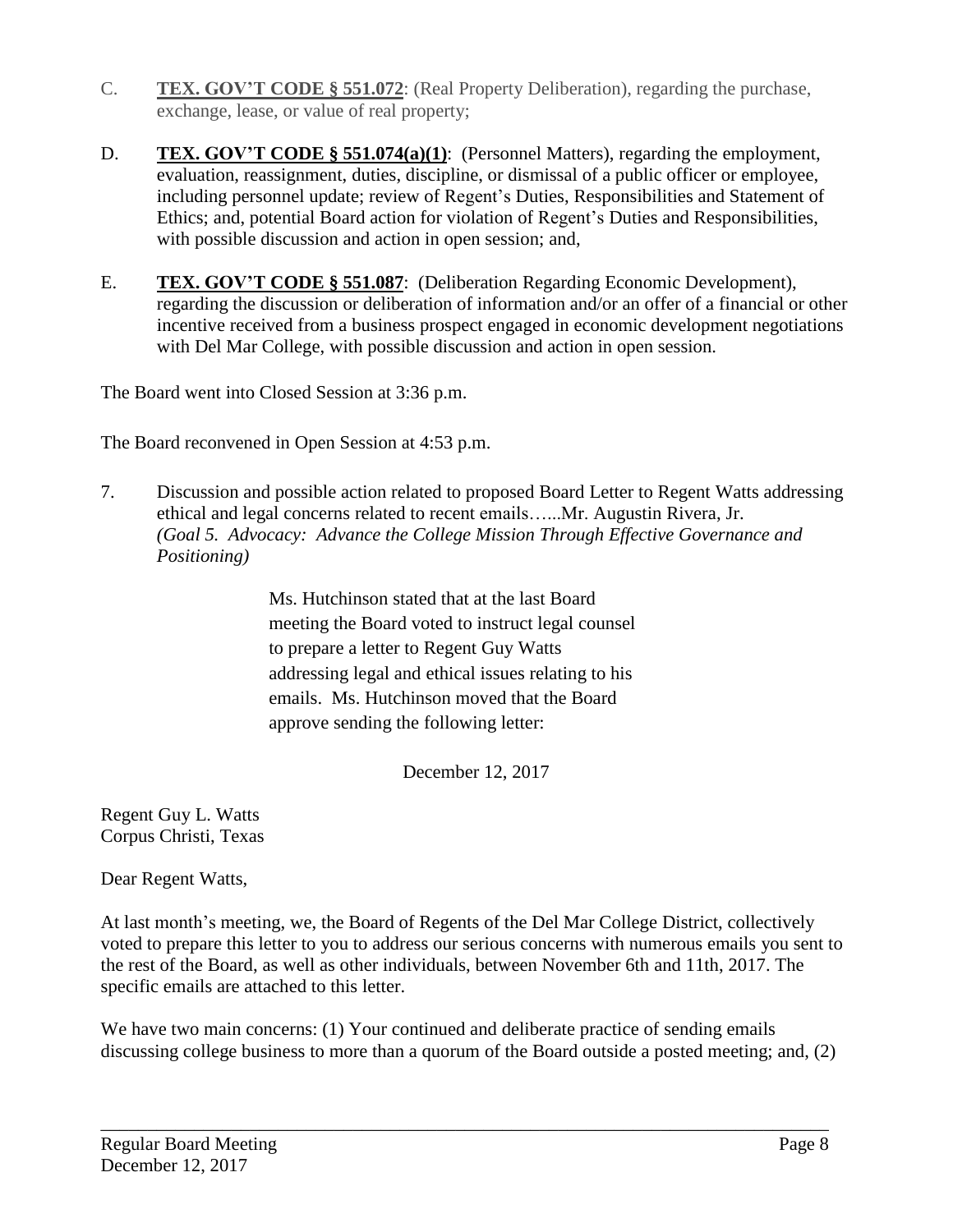Your unilateral decision to publicly discuss a pending legal matter involving the College, without authorization by the Board.

First, as you and the rest of the Board have been previously advised numerous times, sending an email to more than a quorum of the Board about college business could potentially constitute an illegal meeting in violation of the Texas Open Meetings Act. In the past, you have also been specifically encouraged to confer with the College's General Counsel if you have any questions or need further clarification. But, instead, you continue to engage in this legally risky email practice, as evidenced from the latest attached email you sent to the Board yesterday evening.

We do not agree with you that this is a "free speech" matter. Instead this is a matter of following the law, as well as our duly adopted Board Bylaws, on the appropriate time, place, and manner for us to deliberate as a Board. We all have the right to meet as a Board and to freely express and debate our opinions on matters affecting the College, so long as it is in a properly noticed meeting, in public, that complies with the law. Your practice of emailing all of us about College business outside of that process, however, undermines the public's right to know and puts you and the College at risk of violating the Texas Open Meetings Act.

Second, your emails also indicate that you engaged in a public discussion about a pending lawsuit against the College and then attempted to provoke an online discussion about the lawsuit. As you know, we regularly meet in closed session with legal counsel to discuss pending legal and confidential matters. Publicly speaking about such matters risks waiving legal privileges, jeopardizing the College's position in the lawsuit, and causing confusion among the public about the College's stance on a given legal matter.

We therefore send this letter to you to formally confirm, in writing, that the Board neither condones nor agrees with your email practices or your public, unauthorized discussion of pending lawsuits against the College. On behalf of the College, we direct you to stop sending emails to more than a quorum of the Board of Regents about College business. And, we likewise request that you refrain from publicly discussing pending lawsuits involving the College, without authorization by the Board.

| Chair, Regent Trey McCampbell    | Regent Elva Estrada             |
|----------------------------------|---------------------------------|
| Vice-Chair, Regent Gabriel Rivas | <b>Regent Susan Hutchinson</b>  |
| Vice-Chair, Regent Carol Scott   | <b>Regent Sandra Messbarger</b> |
| Secretary, Regent Nick Adame     | <b>Regent Ed Bennett</b>        |

Respectfully,